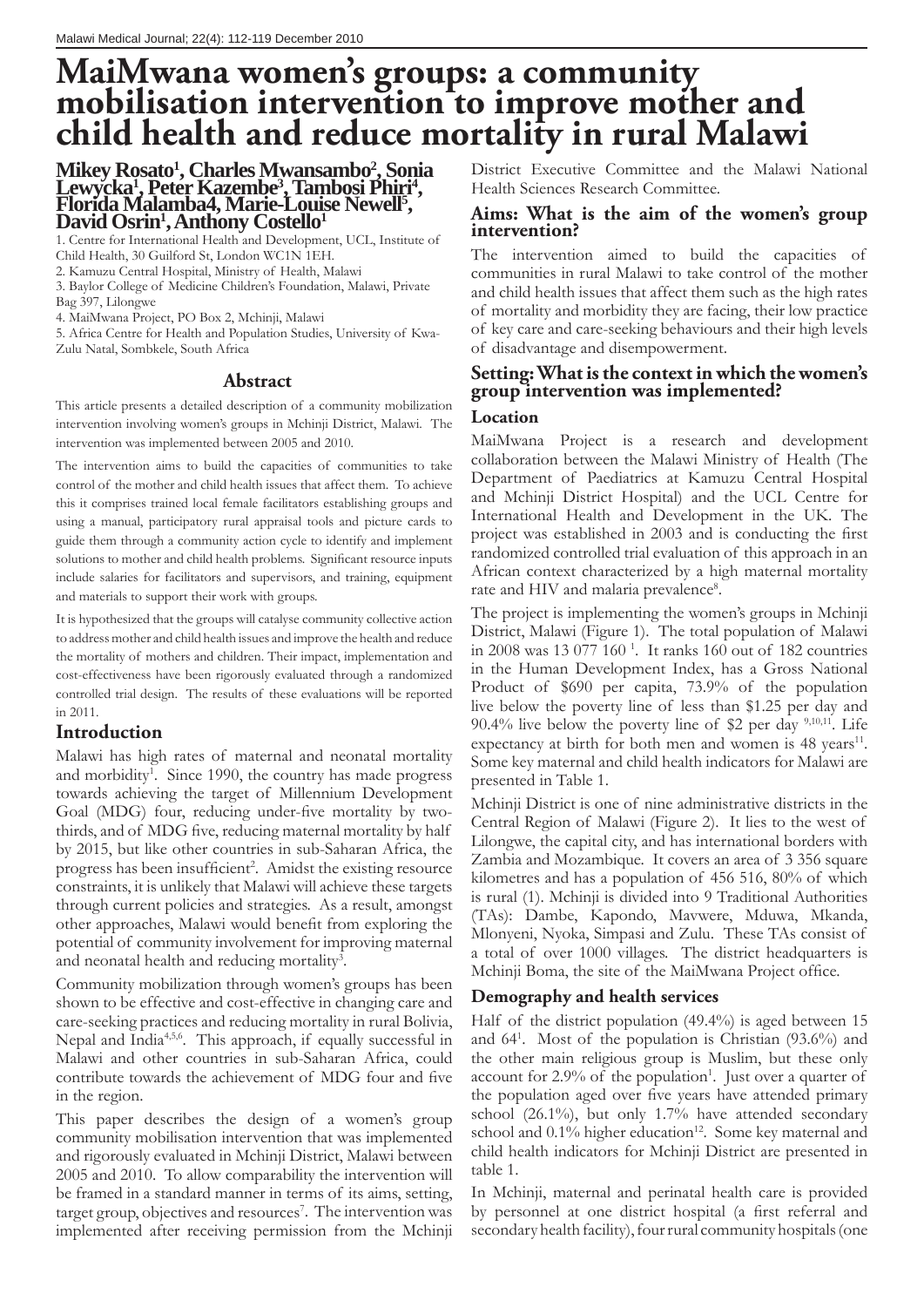#### 113 Mai Mwana Womens Group

government and three managed by the Christian Hospital Association of Malawi), one maternity unit, six health centres that provide maternity care and two private clinics that offer antenatal care. There are also two dispensaries but these do not offer antenatal or delivery care. There are around 750 people per hospital bed. Traditional Birth Attendants (TBAs) are also available in most localities.

## **Women's group clusters and study design**

The women's group intervention was implemented within a factorial cluster randomized controlled trial designed to assess the impact of the groups on maternal, perinatal, neonatal and infant mortality and morbidity<sup>8</sup>. A second intervention was implemented simultaneously, using volunteer infant feeding and care counselors to promote behaviour change<sup>13</sup>. MaiMwana Project also collaborated with the District Health Office in a range of district wide activities including rollout of PMTCT services, male championship, health facility staff supervision and community maternal death reviews.

At baseline the total district population, excluding the population of Mchinji Boma, was divided into 48 clusters of similar size, and from these a total study population of 145 426 from 692 villages and 28 028 households was selected. 12 of the clusters were randomly allocated to receive women's groups as the only intervention; 12 to receive volunteer counseling as the only intervention; 12 to receive both interventions; and the final 12 to receive neither intervention (figure 2). At baseline, within the 24 women's group clusters there were 336 villages with a total population of 72 129 people including 21 376 were women of childbearing age (aged between 15 and 49 years of age). Some key maternal and child health indicators for the women's group clusters are presented in Table 1.

#### **Target group: Who is intended to change as a result of the women's groups?**

The primary population targeted by the intervention was women of childbearing age and their children living in the 24 rural clusters receiving the women's group intervention. Data collected by MaiMwana showed that on average, the women in the target group were 23 years of age and most were Chewa (84.7%) and Christian (96.0%) (Table 2). MaiMwana data also suggested that farmers (56.8%) and students (30.5%) made up most of the target group, of which almost one quarter (23.2%) had received no formal education, 70.2% had received primary education as their highest level of achievement, 6.4% had received secondary education, and only 0.4% had received tertiary education. MaiMwana collected data on key maternal and child health indicators. Firstly, this showed that most women in the target group were married (55.5%) and had previously been pregnant (58.2%). Secondly, in terms of additional pregnancy care and care seeking indicators 11.7% had received voluntary counseling and testing for HIV (VCT) during antenatal care, and 42.6% had slept under an insecticide treated net (ITN) on the night preceding data collection (table 3). Thirdly, regarding additional birth care and care seeking indicators: approximately one third (36.0%) gave birth with a skilled provider and 41.2% gave birth with a TBA. Finally, regarding additional postnatal care and care seeking indicators, almost all (93.3%) wrapped their baby within 30 minutes of birth, just under one third (31.5%) bathed their baby after 24 hours, and three quarters (77.5%) initiated breastfeeding within one hour. The target group included all other women aged over 49 and girls under 15 as a secondary target population. Younger girls who had not yet reached childbearing age were targeted because in the future they were expected to become pregnant and give birth. Older women were targeted because they had important experiences that they could share with women and girls. Finally, the target group included all men and boys as a tertiary target population as they were expected to play an important role in relation to mother and child health.

#### **Objectives: What activities does the women's group intervention consist of?**

To achieve its aims the women's group intervention consisted of the following components: groups, members, a cycle of meetings, participatory rural appraisal tools, and picture cards.

Groups From May 2005, 310 villages in allocated clusters chose to establish 207 women's groups. Currently, 197 groups are still active, eight groups chose to disband and two chose to amalgamate with other nearby groups.

Members The exact criteria for group membership (for example, age and marital status) were decided by the groups themselves. However, in Phases 1 and 2 of the cycle (see below) the groups had a membership restricted to only women and girls. Although men were invited to attend two meetings (meeting 8 in Phase 1 and meeting 12 in Phase 2) they were not involved in decision-making or discussion of sensitive topics until Phase 3 and Phase 4 when they formally became members of the groups. In these latter phases it was not uncommon for men to take on roles such as chairperson or secretary as well as being group members. Over 12 000 women and men attended the groups at least once, with approximately 8000, 6000, 10 000 and 7500 attending Phases 1, 2, 3 and 4 respectively. MaiMwana women's group cycle of meetings Each group progressed through a community mobilisation action cycle based on the women's group model initially developed by WARMI in Bolivia14 and subsequently implemented by Mother and Infant Research Activities (MIRA) in Makwanpur, Nepal<sup>15</sup>. A similar model is also being implemented by in Dhanusha District (Nepal), Mumbai municipality and Jharkhand and Orissa States (India), Salima, Kasungu, Lilongwe and Ntcheu districts (Malawi) and Bogra, Faridpur and Moulavibazar districts (Bangladesh). The model implemented by MaiMwana was developed to be appropriate, accessible and feasible for the Malawian context through an in-depth process of piloting and formative research in 2004 and 2005. The cycle consisted of four phases and 20 monthly meetings (figure 4). Phase 1. Identifying and prioritizing problems together (eight meetings).

The aim of this phase was for groups to form, to identify all the maternal and neonatal problems that affect people in their communities, prioritize which ones they feel are most important and need to be addressed, and share with each other what contributes to the problems and how they can be prevented and managed. The maternal health problems most commonly identified and prioritized by groups include hemorrhage, anaemia, malaria, retained placenta and obstructed labour. The neonatal and infant health problems most commonly identified and prioritized by groups include diarrhoea, infection, preterm birth, tetanus and malaria. The process and results of identification and prioritization of maternal, neonatal and infant health problems are discussed in more detail in other publications<sup>15,16</sup>. Furnished with this information, the women's group members convened a meeting with men to present everything they have discussed,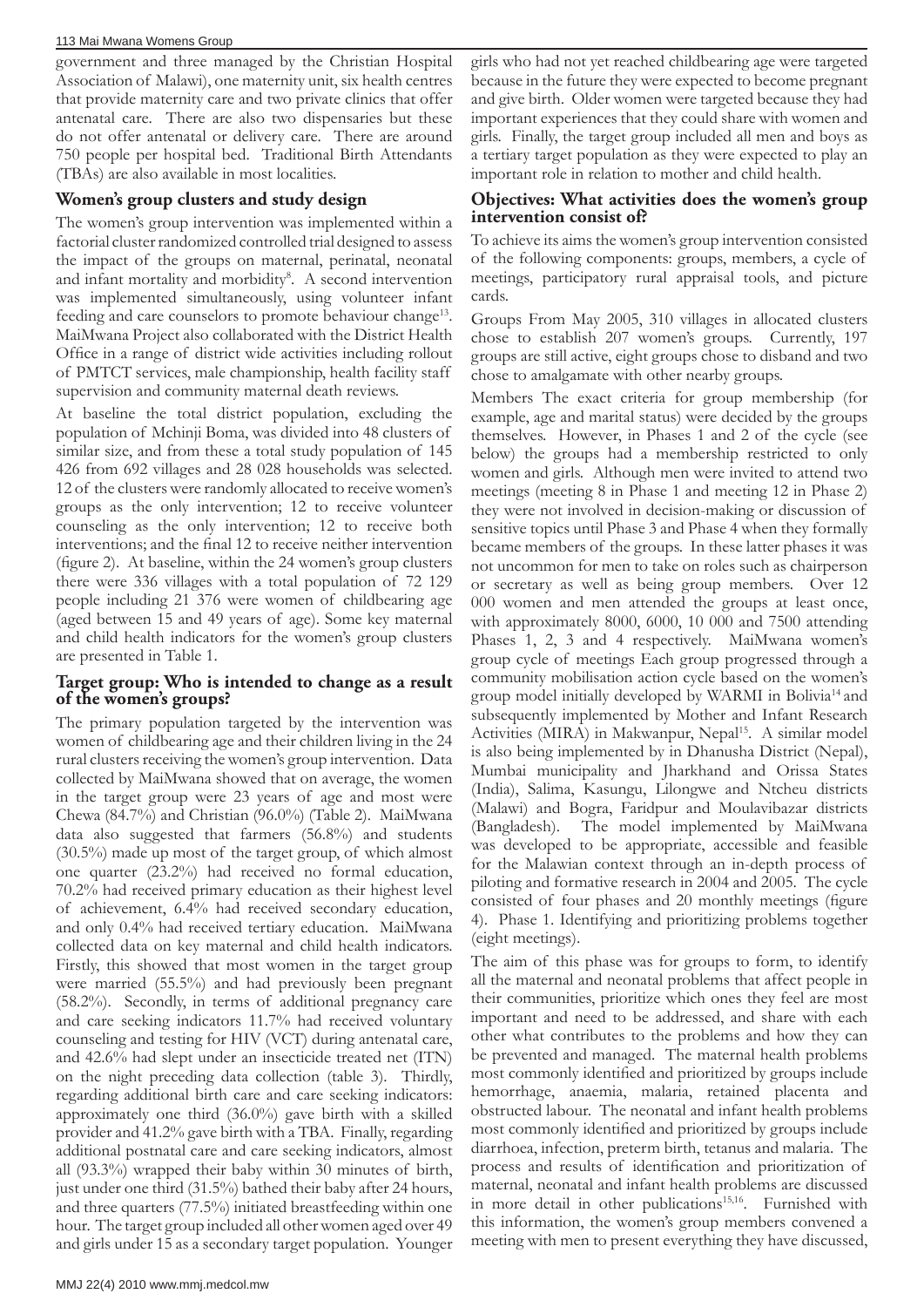explain what they are hoping to do in the future, gather their opinions and ideas and answer any questions they have.

#### Phase 2. Planning solutions to problems together (four meetings)

The aim of this phase was for groups to take the priority problems they identified in the previous phase, and what they had learnt about contributing factors and preventative and management activities, and identified strategies that could feasibly address the priority problems they identified making best use of local resources. The strategies most commonly identified by groups included health education, bicycle ambulances, training for TBAs, cultivation of vegetable gardens and distribution of ITNs. The group then invited all community members to a meeting and presented their plans, while at the same time explaining what they hoped to do in the future, gathering opinions, ideas and pledges of support from the community and answering any questions.

## Phase 3. Implementing solutions together (four meetings)

The aim of this phase was for groups to take the strategies identified in the previous phase and put them into practice. The group could choose to implement all the strategies at one time or to implement them sequentially. The group could also decide to work together on the strategies or to split into different taskforces responsible for each strategy. The strategies most commonly implemented included: health education, bicycle ambulances, cultivation of vegetables gardens, distribution of ITNs, establishment of mobile antenatal and under-five clinics, small-scale IGAs, distribution of ORS and group funds.

#### Phase 4. Evaluating together (four meetings)

The aim of this phase was for groups to evaluate how they had operated and the strategies they had implemented to review what had happened in the past and plan for the future.

#### Tools

The women's group cycle was supported by three types of tools that could facilitate and stimulate discussion: women's group manuals, participatory rural appraisal (PRA) tools, and picture cards.

## **Women's group manual**

The women's group manual was a guideline for implementation of the four phases and 20 meetings. It outlined in particular the aims and objectives of each meeting, what needed to be prepared before the meeting, discussion prompts related to the aims and objectives of the meeting, which PRA tools or picture cards can be used to facilitate and stimulate discussion, and what needed to be done after the meeting. It also included a description of the PRA tools that could help to facilitate and stimulate discussion in the meetings covered by the manual, and examples of a number of meeting monitoring forms that should be completed to record what was achieved.

## **Participatory rural appraisal tools**

A choice of PRA tools was provided for the groups to help facilitate and stimulate the major discussions they undertook during the different phases of cycle. Together with their facilitators (see below) the groups were able to choose from tools that helped to identify problems, prioritise problems, identify contributing factors, identify strategies and their potential opportunities and barriers and evaluate the groups and the strategies (Box 1).

Box 1: Participatory rural appraisal tools

• Tools to facilitate the identification of problems (Meetings 2 and 3): body mapping (the group draws a woman or a baby and indicates where on the body the woman or

baby might be afflicted by problems at different stages of pregnancy, delivery or after birth); timeline (the group draws a timeline for a woman or a baby and indicates different stages of pregnancy, delivery or after birth on it, and the problems that might afflict the woman or baby at these different stages); stories (the group reads out a story of a woman or baby who experienced some health problems and then discusses what other problems they might experience)

• Tools to facilitate the prioritization of problems (Meeting 5): preference ranking (blind ranking with each group member able to vote for the problem she feels is most

important); pair-wise ranking (the group systematically compares each problem to every other problem); diamond ranking (the group sorts the problems into an order of importance).

• Tools to facilitate the identification of contributing factors (Meeting 6): cause-effect diagram (the group assesses each problem in terms of input arrows (causes) and output arrows (effects); problem tree (the group assesses each problem - tree trunk - in terms of its inputs - roots - and outputs - branches and leaves; but why? (the group

assesses each problem by asking 'but why' did it arise until the root contributing factors are identified)

• Tools to facilitate the identification of solutions and resources and barriers for them (Meeting 10): H-exercise; bridge the gap; balloon (all three of these tools are different visualizations of the same process which enables groups to illustrate where they are in relation to an issue, where they want to be and how they plan to get there – the

strategies. It also allows for groups to explore the factors that might facilitate or hinder the implementation of the strategies).

• Tools to facilitate the evaluation of groups and strategies (Meetings 18 and 19): spider diagram; graph.

## **Picture cards**

 In addition to the PRA tools, picture cards were also used to facilitate and stimulate discussion. There were 60 picture cards, divided into four types: problem cards, contributing factor cards, preventative activity cards and management activity cards (Box 2).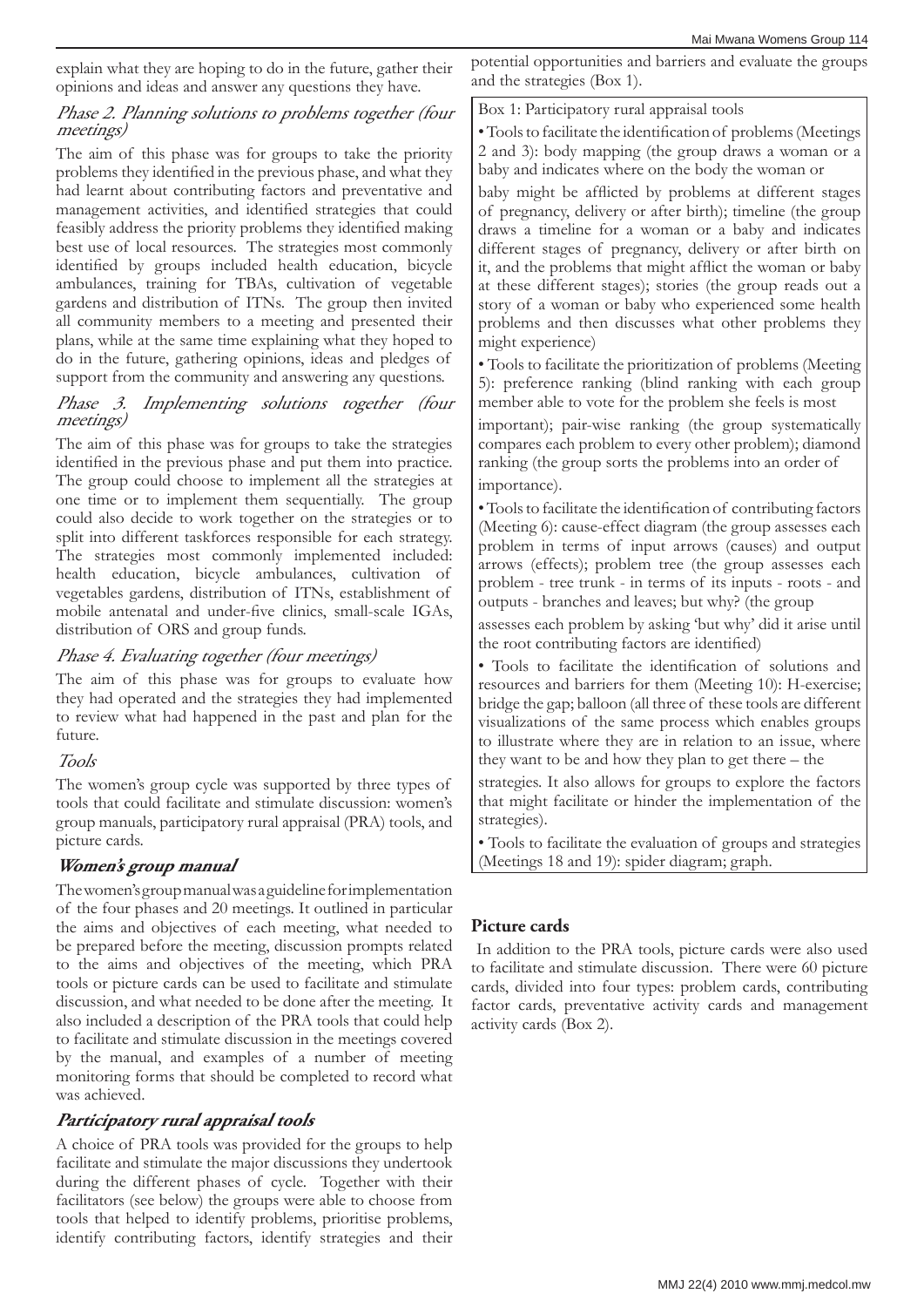#### **Box 2: Picture cards**

•Problem cards (21 cards): cover the main health problems affecting mothers and babies in Malawi. For example, malaria and antepartum heamorrhage.

•Contributing factor cards (17 cards): cover the main contributing factors to problems. for example, not sleeping under a bednet and working too hard while pregnant.

•Preventative activity cards (13 cards): cover the main activities people can perform to prevent problems affecting mothers and babies from arising. For example, clearing the surroundings of houses and going for an antenatal checkup.

•Management activity cards (9 cards): cover the main activities people can perform to manage problems affecting mothers and babies once they have already arisen. For example, going to a health facility without delay and early and exclusive breastfeeding.

The cards were used to stimulate further discussion, clarify what had already been identified, visualize links and relationships, summarise and illustrate what the problems were, what caused them and how they could be prevented and managed. The cards were only presented after the issue depicted on the card had already been identified by the group, to allow for further discussion. They were not presented if the issue they depicted had not been identified or used to prompt the groups to identify the issues that they depicted<sup>17</sup>.

#### **Resources: What resources are required to implement the women's groups?**

The most significant resource inputs for the women's group intervention were the zonal facilitators (ZFs) and supervisors employed to run the intervention. These members of staff received a salary, training and equipment and materials to conduct their work.

## **Facilitators**

In October 2004, one facilitator was recruited in each of the 24 clusters. ZFs were interviewed and selected on the basis of a number of criteria, including coming from a village within the cluster they hoped to work in, being literate in Chichewa, having at least a Junior Certificate of Education (JCE), and preferably a Malawi School Certificate of Education (MSCE), having at least one child, and being aged between 20 and 49. Having previous experience of working in community development was also desirable. Since the beginning of the project four ZFs have been replaced. The ZFs began implementing the intervention in women's group communities in May 2005.

The role of the ZFs was to form groups – each ZF formed between four and 12 groups in their area – and facilitate them through the community mobilization action cycle. They did this by using the manuals, PRA tools and picture cards to form groups and guide them through the four phases and 20 meetings of the MaiMwana women's group cycle. They monitored this process by filling in monitoring forms after each group meeting. The role of the ZF, particularly in Phase 2 and 3, was also to train group members in necessary skills, advocate for the groups at the local level and liaise with community level group stakeholders and partners. To enable them to carry out these activities the ZFs received an initial 11-day residential training in November 2004 and 5-day

residential 'refresher' trainings approximately every four months. The ZFs received extensive training in community mobilization but since they were not health workers they have received only basic training in issues specifically relating to maternal and neonatal health.

The ZFs received a salary of approximately  $\ddot{\varphi}$  at month, a bicycle, a T-shirt, an umbrella, a field bag, a copy of the women's group manuals, a set of picture cards, stationery and adequate numbers of printed monitoring forms.

Supervisors and senior supervisor Four supervisors and one senior supervisor were recruited in September 2004. These supervisors had extensive experience of community development work. The district was divided into four nodal areas, each covering an average of 12 clusters, of which six were women's group clusters. An office was established at a central point in each nodal area (Kamwendo, Kapiri, Mkanda and Waliranji), and the four supervisors were posted to live in these areas and work from the nodal offices. The senior supervisor was based at the project head office in Mchinji Boma. The role of the supervisors was to oversee the work of the six ZFs and associated groups in their nodal areas. In terms of fieldwork, supervisors visited each ZF approximately twice per month to observe the meeting being conducted, feed back constructive criticism to the ZFs about their facilitation skills and address problems that had arisen. In terms of office work, supervisors hold a monthly meeting at their nodal office, attended by all six ZFs in the nodal area, and facilitated a team discussion in which ZFs shared achievements and challenges and identified potential strategies to address them. The supervisors met monthly with the senior supervisor at the head office. The other role of the supervisors and senior supervisor was to train the ZFs generally in facilitation and community mobilization, and specifically to use the manual, PRA tools, picture cards and monitoring forms. This training was conducted on an ad-hoc basis during supervisory visits and monthly meetings, and also formally at the four monthly residential refresher trainings.

The supervisors receive a salary of between  $\text{\emph{f}}200$  to  $\text{\emph{f}}350$ per month, the shared use of a motorcycle, riding equipment, a T-shirt, fuel, stationery and adequate numbers of printed monitoring forms. Other major inputs for the supervisors and senior supervisor included office rent and capital equipment expenditure for computers, furniture and other office resources.

#### **Resources to implement strategies identified by women's groups**

MaiMwana Project did not provide any resources to the groups to enable them to implement their strategies. The role of the project was purely to build capacity in the groups to take control of their mother and child health issues by offering support, training and technical advice where necessary. The project also had a role in advocating for the groups and linking them directly to appropriate organisations locally, regionally and nationally. As a result, if groups needed resources to implement a strategy they had to draw on the capacities they had developed to mobilize this either from within their own communities or through links to other government and non-governmental organizations working in the area.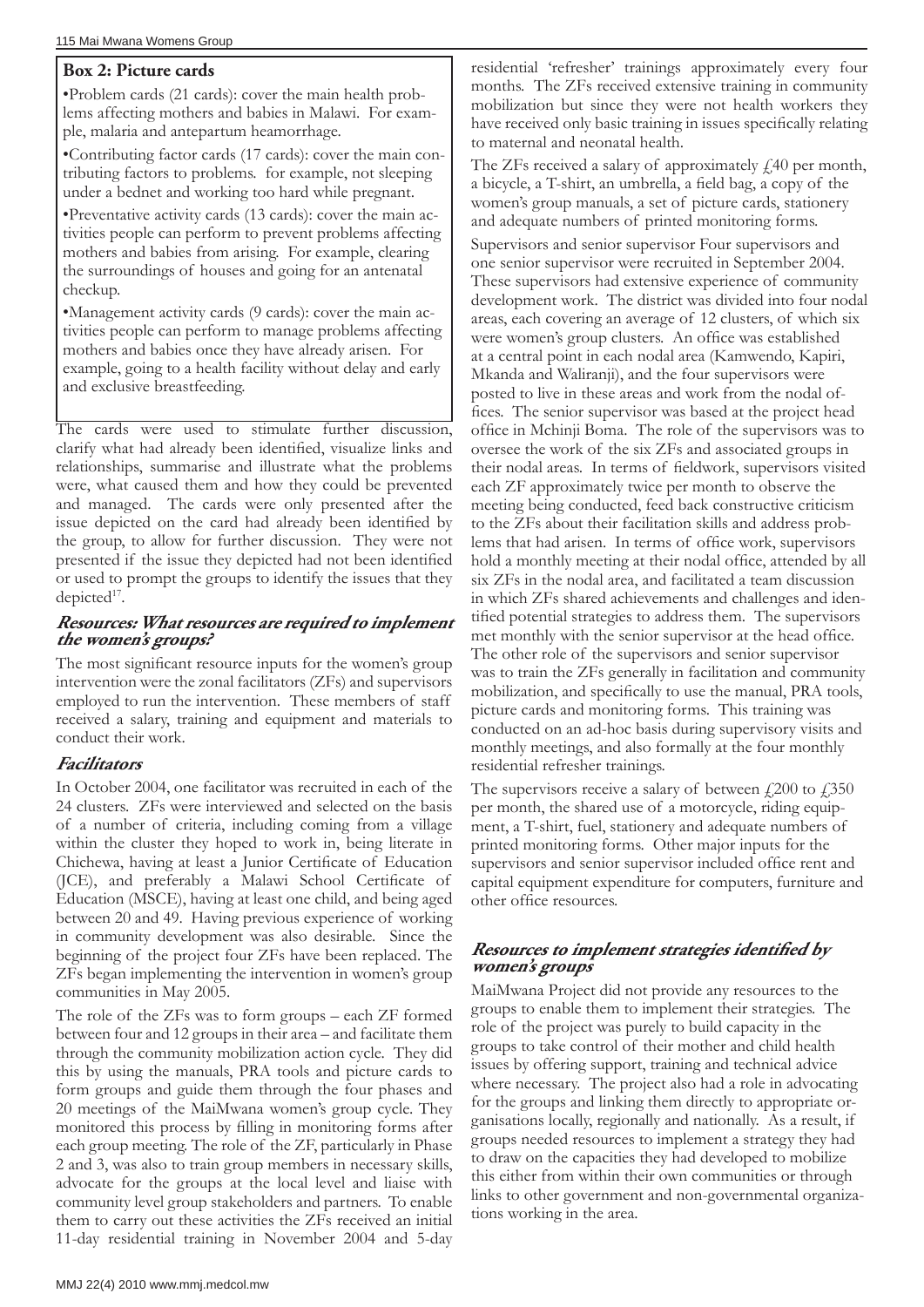#### **Discussion**

The intervention described in this paper seeks to reduce maternal, neonatal and infant mortality and morbidity in Mchinji District, Malawi, by mobilizing communities through women's groups. These groups seek to address the psychosocial risk factors and risk conditions that underpin poor health<sup>18,19</sup> by developing the assets and capacities of communities to be organized, concerned about and ready and able to address the broader determinants of maternal and neonatal health – empowered in the sense that they are ready to take social and political action. As such, the intervention is community based in that it defines the community as the agent of change <sup>20</sup>.

Rissel<sup>21</sup> and subsequently others including Labonte<sup>19</sup>, conceptualized community empowerment as a process along a dynamic five-point continuum representing progressively more organized and broadly-based forms of collective and social action: personal action; small mutual groups; community organizations; partnerships; and social and political action. When they are first formed women's groups can be conceptualized as small mutual groups that gradually through the cycle diversify into community organizations (particularly in Phase 3). In this way the groups are pivotal to the process of generating greater social organization and mobilization and thus to addressing maternal and neonatal health issues – they are the genesis of collective action. They form the fundamental link between individuals in communities and partners within and outside communities because it is only by participating in small groups or organizations that individual community members can better define, analyze and act on issues of concern<sup>22</sup>. In addition, it is through community organizations that individuals gain the skills and networks necessary to allow small groups to make the transition to partnerships and later to social and political action<sup>22</sup>. As a result, it is through groups that the assets and capacities of individuals and partners can converge and ignite social and political action, which may help to reduce maternal and neonatal mortality and morbidity.

The impact of the groups on mortality and morbidity will be published in 2011 together with detailed information on their implementation, cost-effectiveness and non-health benefits.

#### **Funding**

The MaiMwana Project study is funded by two grants from Saving Newborn Lives (Save the Children, USA) and a Wellcome Trust Strategic Award. Additional funding for PMTCT service strengthening was received from UNICEF, Malawi, and the National AIDS Commission, Malawi.

#### **Competing interests**

The authors declare that they have no competing interests.

#### **Acknowledgements**

The trial funding was initially provided by Saving Newborn Lives with later contributions from the UK Department for International Development, the Wellcome Trust, and UNICEF Malawi. We thank the many individuals in Mchinji District without whom the study would not have been possible. We particularly wish to thank members of all communities in which the project is working; the Maimwana office and field staff involved in running, monitoring and evaluating the interventions; the District Health Officers and District Health Management Team for their ongoing support, the Mchinji District Executive Committee, traditional

leaders and other non-governmental organizations working in the district.

#### **References**

1.National Statistics Office Malawi, OCR Macro. Malawi Demographic and Health Survey 2004. Calverton, Maryland: NSO and OCR Macro, 2005.

2.United Nations. The Millennium Development Goals Report 2009. United Nations, 2009.

3.Malawi Ministry of Health. Road map for accelerating the reduction of maternal and neonatal mortality and morbidity in Malawi. Malawi Ministry of Health; 2005.

4.O'Rourke K, Howard-Grabman L, and Seoane G. Impact of community organization of women on perinatal outcomes in rural Bolivia. Rev Panam Salud Publica, 1998. 3(1): p. 9-14.

5.Manandhar D.S, Osrin D, Shrestha B.P, Mesko N, Morrison J, Tumbahangphe K.M, Tamang S, Thapa S, Shretha D.S, Thapa B, Shrestha J.R, Wade A, Borghi J, Standing H, Manandhar M and Costello A. Effect of a participatory intervention with women's groups on birth outcomes in Nepal: cluster-randomised controlled trial. Lancet, 2004. p. 970-9.

6. Tripathy P, Nair N, Barnett S, Mahapastra R, Borghi J, Rath S, Rath S, Gape R, Mahto D, Sinha R, Lakshminarayan R, Patel V, Pagel C, Prost A and Costello A. Effect of a participatory intervention with women's groups on birth outcomes and maternal depression in Jharkhand and Orissa, India: a cluster-randomised controlled trial. Lancet, 2010. 375: p. 1182-1192.

7. Hickson FCI. Tools For Map Making. London. 1999 Sigma Research

8. Lewycka S, Mwansambo C, Kazembe P, Phiri T, Mganga A, Chapota H, Malamba F, Rosato M, Newell ML, Osirn D and Costello A. A randomized controlled trial of the community effectiveness of two interventions in rural Malawi to improve health care and to reduce maternal, neonatal and infant mortality. Trials 2010. 11: p. 88.

9. UNDP. Human Development Report 2009. 2009 Palgrave-Mac-Millan; New York.

10. The World Bank. World Development Report 2006: Equity and Development. 2006 Oxford University Press; New York.

11. The World Bank. World Development Report 2010. Development and Climate Change. 2010 The World Bank; Washington.

12. National Statistics Office Malawi. 2008 Population and Housing Census. National Statistics Office Malawi, 2008.

13. Lewycka S, Mwansambo C, Rosato M, Kazembe P, Phiri T, Chapota H, Vergnano S, Newell ML, Osrin D and Costello A. Infant Feeding and Care Counselling: a health education intervention to improve mother and child health and reduce mortality in rural Malawi. Malawi Medical Journal (submitted).

14. Howard-Grabman L. The "autodiagnosis": a methodology to facilitate the maternal and neonatal health problem identification and prioritization in women's groups in rural Bolivia. 1993, MotherCare/ John Snow Inc.: Virginia

15. Morrison J, Tamang S, Mesko N, Osrin D, Shrestha B, Manandhar M, Standing H and Costello A. Women's health groups to improve perinatal care in rural Nepal. BMC Pregnancy and Childbirth. 2005. p. 6.

16. Rosato M, Mwansambo C, Kazembe P, Phiri T, Soko Q, Lewycka S, Kunyenge B, Vergnano S, Osrin D, Newell ML and Costello A. Women's groups' perceptions of maternal health problems in rural Malawi. Lancet 2006; 368: 1180-8.

17. Rosato M. Women's groups' perceptions of neonatal and infant health problems in rural Malawi. Malawi Medical Journal 2009; 21  $(4): 168 - 173$ 

18. Labonte, R. Health promotion and empowerment: Practice frameworks. 1993 Toronto: Centre for Health Promotion/ ParticipAction.

19. Labonte, R. A Community Development Approach to Health Promotion: a Background Paper on Practice Tensions, Strategic Models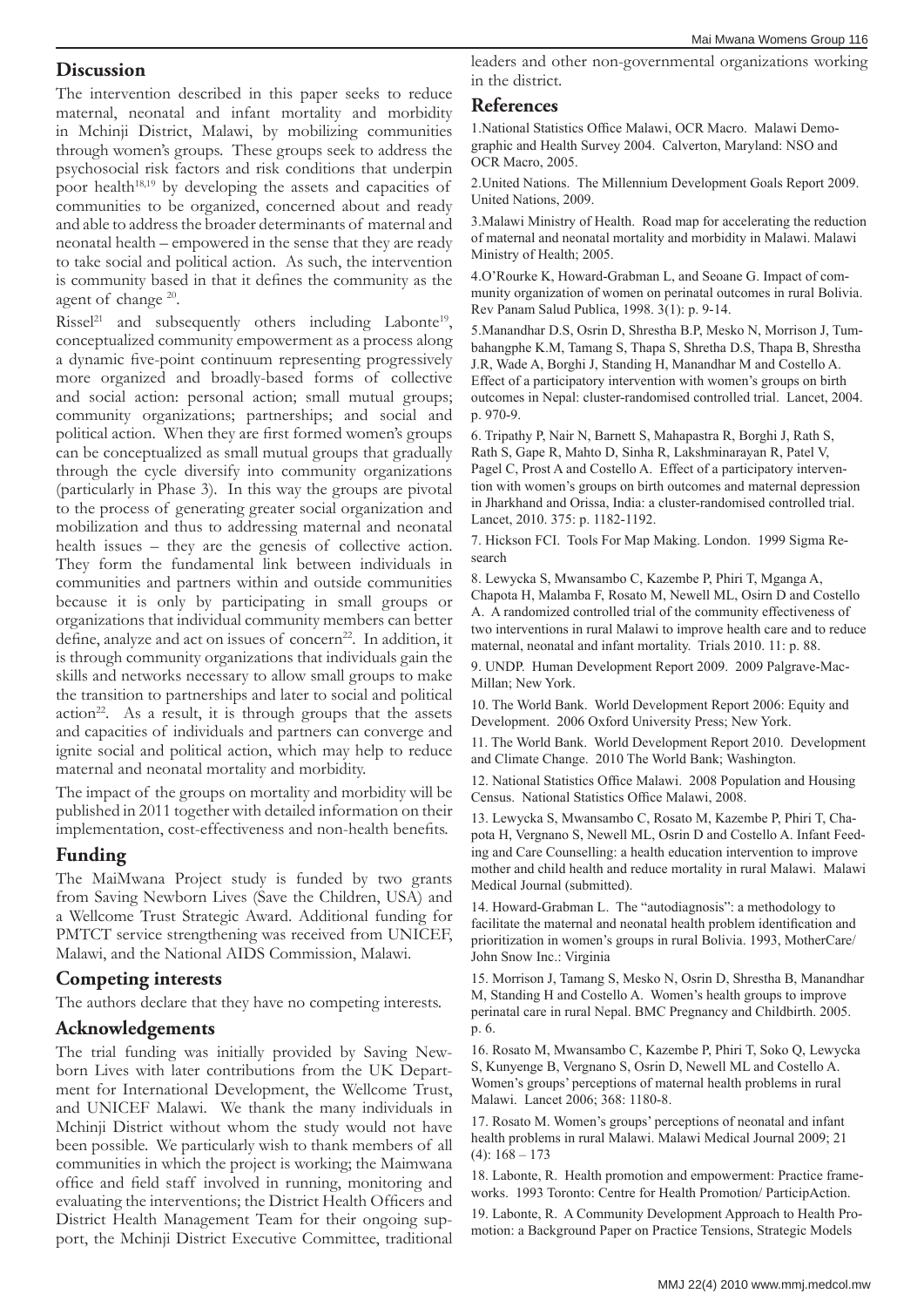#### 117 Mai Mwana Womens Group

Northen

Centra Region

N Λ

ZAMBIA

and Accountability Requirements for Health Authority Work on the Broad Determinants of Health. 1998 Health Education Board of Scotland and Research Unit in Health, Behaviour and Change, University of Edinburgh

20. McLeroy K.R, Norton B.L, Kegler M.C, Burdine J.N and Sumaya C.V. Community-Based interventions. Am J Public Health 2003; 93(4), 529-533

21. Rissel C. Empowerment: The holy grail of health promotion?. Health Promotion International 1994: 9(1)

22. Laverack G. Health promotion practice: power and empowerment. 2004 Sage: London

23. National Statistical Office and UNICEF. Malawi Multiple Indicator Cluster Survey 2006, Final Report. 2008 Lilongwe, Malawi: National Statistical Office and UNICEF.

Southern<br>Region

Figure 1: Map of Malawi

TANZANIA

MOZAMBIQUE

75

150 km

## Figure 2: Map of Mchinji District and cluster intervention allocation



of the cycle Fim





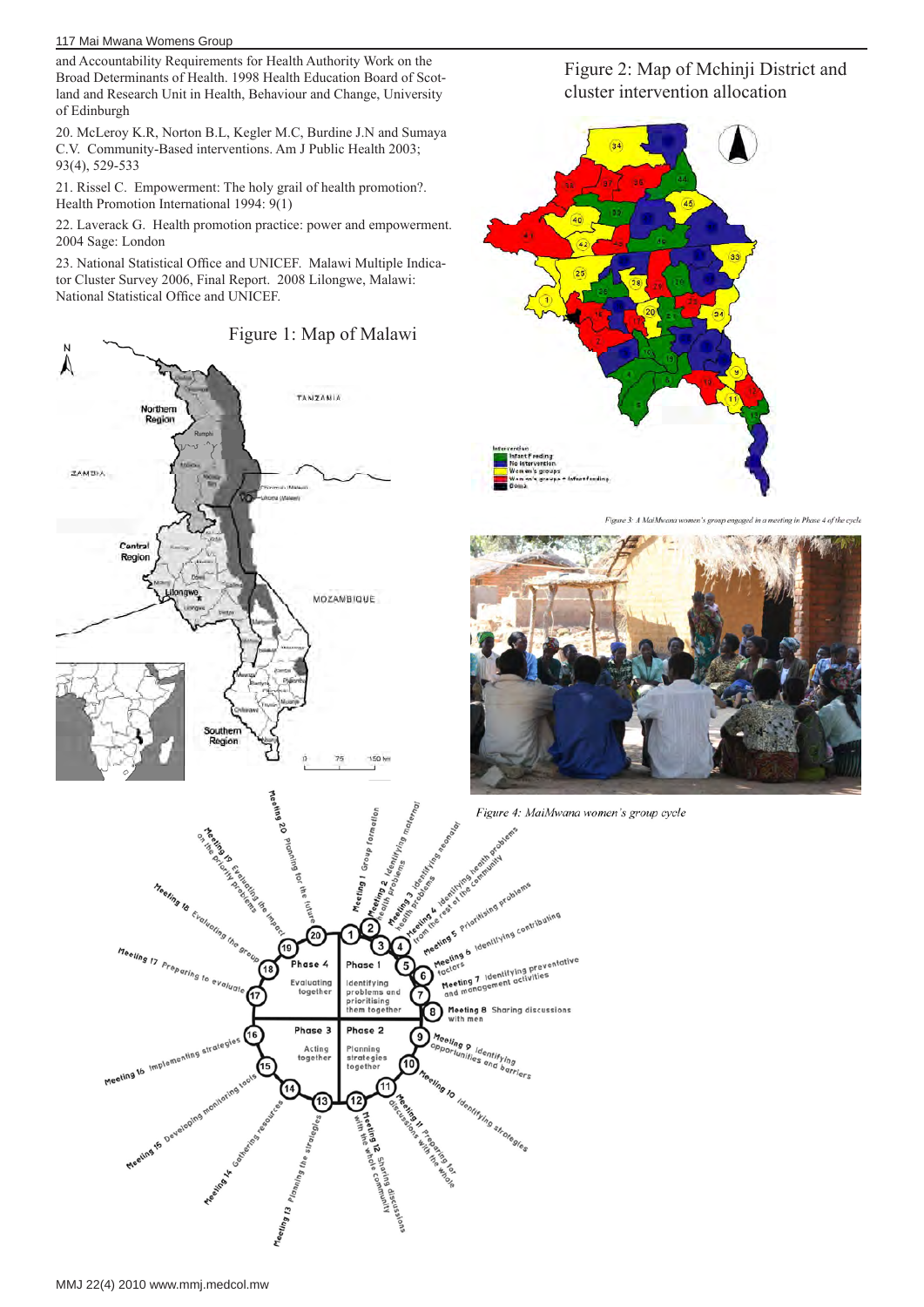|                                                                     |                   | Mchinji District            |                                      |                                                                     |
|---------------------------------------------------------------------|-------------------|-----------------------------|--------------------------------------|---------------------------------------------------------------------|
|                                                                     | Malawi            | <b>Published statistics</b> | MaiMwana Project<br>data at baseline | Women's group<br>clusters from MaiMwana<br>Project data at baseline |
| PREGNANCY AND<br><b>BIRTH</b>                                       |                   |                             |                                      |                                                                     |
| Antenatal care (ANC) at<br>least once percentage                    | 97.2 <sup>1</sup> | 98.51                       | 91.64                                | 91.64                                                               |
| Facility delivery<br>percentage                                     | 53.81             | 57.71                       | 39.94                                | 36.14                                                               |
| Postnatal care (PNC)<br>within 42 days<br>percentage                | 32.7 <sup>1</sup> | 41.3 <sup>1</sup>           | 28.34                                | 25.1 <sup>4</sup>                                                   |
| Crude birth rate (CBR) per<br>1000 population                       | 43.91             |                             | 38.84                                | 37.74                                                               |
| Total fertility rate (TFR)<br>per woman                             | $6.3^{1}$         | 5.7 <sup>1</sup>            |                                      |                                                                     |
| <b>MORTALITY</b>                                                    |                   |                             |                                      |                                                                     |
| Perinatal Mortality Rate<br>(PMR) per 1000 live births              | 34 <sup>2</sup>   |                             | 42 <sup>4</sup>                      | 50 <sup>4</sup>                                                     |
| Neonatal Mortality Rate<br>(NMR)                                    | 37 <sup>3</sup>   | $24^{3}$                    | 284                                  | 334                                                                 |
| Post-neonatal Mortality<br>Rate per 1000 live births                | $44^{3}$          | 41 <sup>3</sup>             |                                      |                                                                     |
| Infant Mortality Rate (IMR)<br>per 1000 live births                 | 81 <sup>3</sup>   | 65 <sup>3</sup>             | 50 <sup>4</sup>                      | 65 <sup>4</sup>                                                     |
| Child Mortality Rate per<br>100,000 live births                     | $64^{3}$          | 73 <sup>3</sup>             |                                      |                                                                     |
| Under-5 Mortality Rate<br>per 100,000 live births                   | 140 <sup>3</sup>  | $133^{3}$                   |                                      |                                                                     |
| <b>Maternal Mortality Ratio</b><br>(MMR) per 100,000 live<br>births | 8073              |                             | 4864                                 | 4664                                                                |
|                                                                     |                   |                             |                                      |                                                                     |

*Table 1: Key Health indicators for Malawi*

1.Malawi Population and Housing Census 2008 (12)

2.Malawi Demographic and Health Survey, 2004 (1)

3.Multiple Indicator Cluster Survey, 2006 (23)

4.MaiMwana Project data. This data was collected at baseline in 2004 from a study population of 145 426 people. This is a purposive sub-sample of the total district population of approximately 480 000 people. More details on methods used to select this sub-sample are presented elsewhere (7)